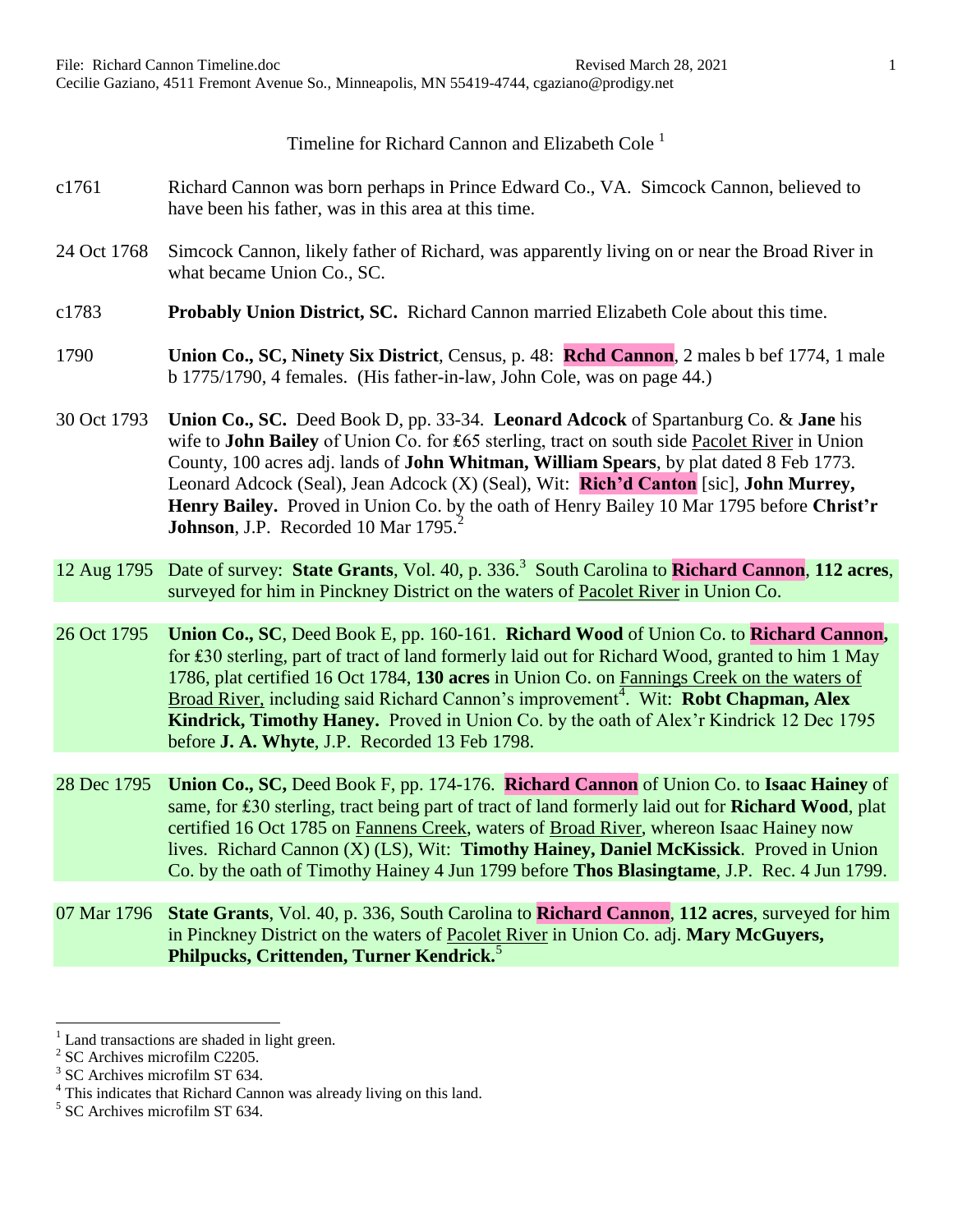- 24 Feb 1796 **State Plats**, Vol. 32, p. 584. I hereby certify for **Richard Cannon**, **112 acres**, surveyed for him in Pinckney District on the waters of Pacolet River in Union Co. [Also see: **Union Co., SC**, Deed Book O, No. 5, p. 336.
- 13 Sep 1797 **Union Co., SC,** Deed Book E, pp. 162-163: **Richard Cannon** sold to **Elijah Turner,** both of Union Co., farmers, **112 acres** for \$100, tract on a prong of the Ready branch, a branch of Pacolate River. Richard Cannon (+) (Seal), Wit: **Timothy Haney, Sarah Haney, Sarah Hainey**. Proved in Union Co. by the oath of Timothy Haney 2 Dec 1797 before **Thos Vance**, J.P. Recorded 13 Feb  $1798.^{6,7}$
- 1800 **Greenville District, SC**, Census, p. 250, household 275: **Richd Cannon** household of 9 persons plus 3 slaves.
- 21 Sep 1801 **Greenville Co., SC**, Deed Book F, pp. 452-453. **John Holder** and **Agnes Holder** of Greenville to **Richard Cannon** of same, for \$300, 106 acres to a plat and grant to John Holder 4 June 1798 both sides of a small branch on the middle fork of Saluda river adj. **Duncan Keith**; part of a tract granted to **William Flippo**, 50 acres; and part of a tract granted to **Russell Cannon**<sup>8</sup> 23 acres, 3 tracts of land, a total of **126 acres (176?)**. John Holder (LS), Agness Holder (LS), Wit: **Thomas Holder**, Duncan Keith. Proved by the oath of Duncan Keith 5 Dec 1801 before **George Salmon**, J.A. Rec. 29 May 1802. [Note: in 1786 S**imcock Cannon** had land adjoining **William Flippo**, **Dennis Duff**, and **Samuel Brummit**.]

When was this land sold? **Greenville District, SC -- 126 acres** NOTE: Researcher Brent H. Holcomb was not able to locate any information about the disposition of this land. He reported: "…the deed might not have been recorded, OR, it might have been sold by the sheriff for debt. If so, in Greenville County, it would not be indexed under the name of Richard Cannon."

- 03 Aug 1803 **Anderson Co., SC**, Deed Book I, p. 70. **Pendleton District**. **William Whitmire** of district aforesaid for \$\_\_\_ to **Ric'd Cannon** of same, part of a tract of 422 acres granted to **Daniel Kelly** 06 Apr 1789 on branches of Twelve mile River & Oolenoe Creek adj **Christopher & Henry Whitmire** to the Waggon Road **275 acres**. Wit: **Thomas Hood, Michael Whitmire**. Proved by the oath of Thomas Hood 16 Sep 1803 before **Colin Campbell**, J.P. Rec. 08 Oct 1807.
- 16 Nov 1807 **Anderson Co., SC**, Deed Book M, pp. 587-588. **Pendleton District. John Adams** and **Rebeckah Adams,** his wife, & sold to **Richard Kannon**, for \$700 a tract of land on the Horse[?]

<sup>6</sup> SC Archives microfilm C2205.

<sup>7</sup> 27 Nov 1801 **Union Co., SC**. Deed Book I, p. 183. **Richard Cole** to **Elijah Turner** of Union Co. for \$500 bounded on the south by **Peter Philpeck** of **McGines** line thus by Richard Cole's line thence by **John Sturgis** line thence by **John Crittenden** line to the said Philpeck's line. Wit: John Crittenden, **Wm Smith, Geo Hicks**. Proved by oath of Geo. Hicks before **John F. Hendly,** J.P. Rec. 06 Apr 1807.

 <sup>26</sup> Feb 1807 **Union Co., SC**. Deed Book I, p. 182. **Richard Cole** of Union District for \$300 to **James Foster** of same, part of tract obtained by **Turner Kendrick** in 1785 according to a plat and patent, 100 acres, likewise part of tract laid out for **Richard Cannon**<sup>7</sup> in 1796 **112 acres**, in a deed as the said Richard Cole bought of **Elizabeth Turner**, in all 135 acres, adj. **Peter Philpeck, McGuire,** said Cole, **John Sturges, F. F. Foster**. Richard Cole (Seal), Wit: **Z. Reid, Wm. Palmer, Edw'd Tilman**. **Hannah Cole** (X), wife of Richard Cole, relinquished dower, before **Joseph Gist**, J.P. Proved in Union district by the oath of **Zach'y Reid** 26 Feb 1807 before Joseph Gist, J.P. Recorded 6 Apr 1807.

<sup>&</sup>lt;sup>8</sup> Russell Cannon was a likely brother of Richard Cannon. Richard had a son named Russell E. Cannon, likely named for his brother. Three descendants of Russell E. match closely with two descendants of Simcock's Russell in the Cannon Y-DNA project.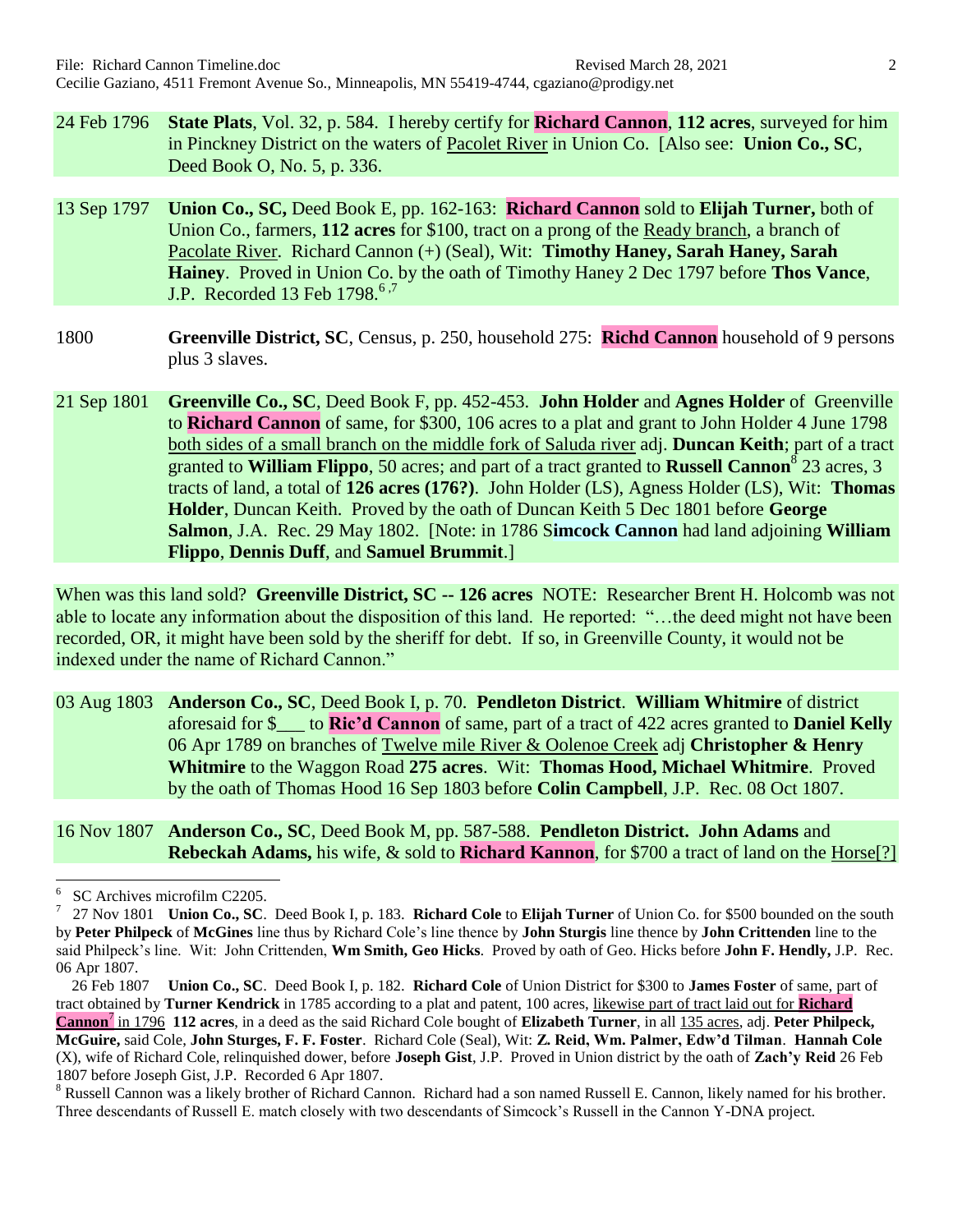Branch, Wolf Creek including the swamp to **Bruce's** line. Wit: **Samuel Ward, William Farris**. Rebecca Adams relinquished dower 18 Nov 1807 before **John McClure**, J.Q. Proved by oath of William Farris 16 Nov 1807 before John McClure, J. Q.

- 08 Feb 1812 **Anderson Co., SC**, Deed Book M, pp. 588-589. **Pendleton District. William Farris** of district aforesaid for \$150 to **Richard Cannon** of same, tract on branches of Wolf Creek to a line on **John Adams**' line, adj. **Samuel Duff**, **John Gillespie, James Gilespie**. Proved by the oath of **Robt Boyd, Howel Miller** 08 Feb 1812 before **Nathl Davis**, J.P. Rec. 27 Aug 1816.
- 1810 **Pendleton District, SC**, Census, p. 209: **Richd Cannon**, household of 12 whites & 1 slave.
- 1820 **Pendleton District, SC**, Census, p. 169: **Richard Cannon**, household of 8 whites & 1 slave.
- 08 Jan 1824 **Anderson Co., SC**, Deed Book S, pp. 86. **Pendleton District**. **Richard Cannon** of said district for \$100 to **Elijah Cannon**<sup>9</sup>, **170 acres** on head branches of Wolf Creek, corner of **Barney Freeman**'s field, adj. **John Langley, John Gillaspie, Solomon Bankses'** house, **Earle Sr.**'s line. Wit: **C. Cannon, Ransom Cannon**. Proved by oath of **Carter Cannon** 10 Dec 1825 before **Edward Norton**, J.P. Rec. 30 Mar 1827.
- 10 Feb 1823 **Anderson Co., SC**, Deed Book S, p. 87-88. **Pendleton District**. **Richard Cannon** of said district for \$150 to **Elijah Cannon**, tract on head branches of Wolf Creek, on **John Adams**' line between **Samuel Duff** and **John Gillaspie, James Gillaspie**. Wit: **George Bruce, Thos Brown**. Proved by oath of Thomas Brown 10 Dec 1825 before **Edward Norton**, J.P. Rec. 30 Mar 1827.
- 10 Feb 1823 **Anderson Co., SC**, Deed Book S, p. 88. **Pendleton District**. **Richard Cannon** of said district for \$550 to **Elijah Cannon**, **200 acres** on branches of Wolf Creek, to Bruce's line, including swamp. Wit: **George Bruce, Thos Brown** (X). Proved by the oath of Thomas Brown 10 Dec 1825 before **Edward Norton**, J.P. Rec. 30 Mar 1827.
- 09 Dec 1826 **Habersham Co., GA.** Deed Book G, p. 151 (150B). **Wiley Freeman** to **Richard Cannon**, both of Habersham Co., GA, for \$250.00 250 acres in Lot 60 in the  $2<sup>nd</sup>$  District, originally granted to **William Hewitt** 29 Aug 1825. Wit: **Albert Vickery**, J.P., **M. D. Vickery**. Recorded 05 Jun 1829 **Jno T. Carter**, C.S.C.
- 10 Mar 1828 **Habersham Co., GA**. Deed Book M, p. 461. **Richard Cannon** to **Elisha Cannon**<sup>10</sup> , both of Habersham Co.,  $62\frac{1}{2}$  acres,  $1/4^{\text{th}}$  part of Lot  $60$ ,  $2^{\text{nd}}$  District, for \$100.00, NE corner, originally granted to **William Howell** [the name looks like Hewitt in the 1826 deed] the 29<sup>th</sup> Aug 1825. Wit: **Albert Vickery**, J.P., **O. Hooper**. Recorded 21st Nov 1833, **J. T. Carter**, C.S.C.
- --- Mar 1828 Habersham Co., GA. Deed Book O, p. 550. Richard Cannon to Bird Cannon<sup>11</sup>, both of Habersham Co.,  $62\frac{1}{2}$  acres,  $1/4^{\text{th}}$  part of Lot  $60$ ,  $2^{\text{nd}}$  District, for \$100.00, SE corner, originally

<sup>&</sup>lt;sup>9</sup> Elijah Cannon, C. or Carter Cannon, and Ransom Cannon were sons of Russell Cannon (who was a son of Simcock Cannon). Richard Cannon is believed to have been Russell's brother.

<sup>&</sup>lt;sup>10</sup> A son of Richard Cannon.

<sup>&</sup>lt;sup>11</sup> A son of Richard Cannon.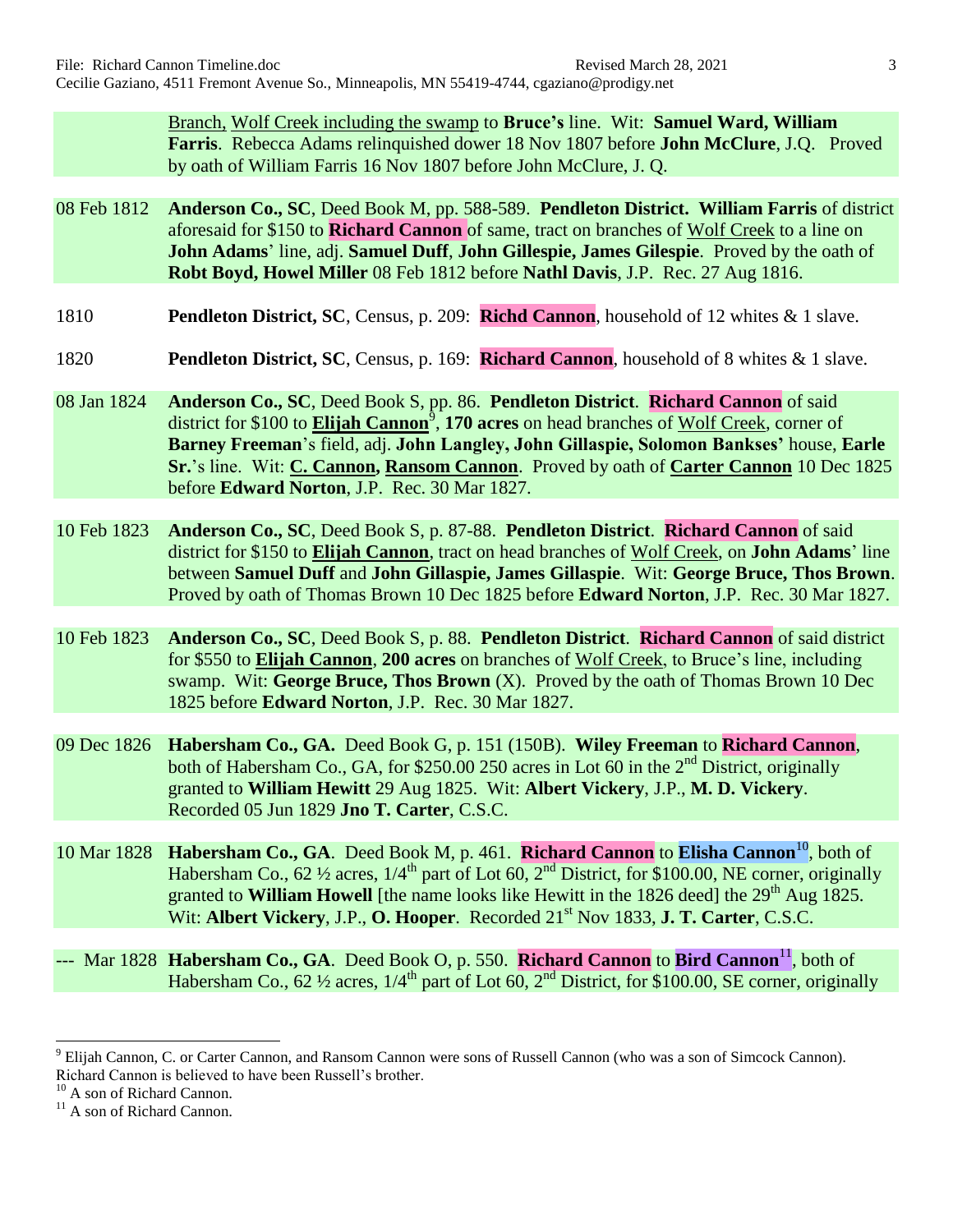granted to **William Howell** [Hewitt?] the 29<sup>th</sup> Aug 1825. Wit: **Albert Vickery**, J.P., **O. Hooper.** Recorded 30<sup>th</sup> Jan 1839, **J. T. Carter**, C.S.C.

- 1830 **Habersham Co., GA**: Census, p. 53: **Richard Canon**, household of 4.
- 08 Feb 1831 **Habersham Co., GA**. Deed Book L, p. 162. **Richard Cannon** to **Abraham Tate**<sup>12</sup> , both of Habersham Co.,  $60\frac{1}{2}$  acres<sup>13</sup>,  $1/4$ <sup>th</sup> part of Lot  $\overline{60}$ ,  $2^{nd}$  District, for \$250.00, SW corner. Wit: **Ezekiel McCravy, John Stephens.** [Recorded 21<sup>st</sup> Sep 1831?, **J. T. Carter**, C.S.C.]<sup>14</sup>
- 12 Jul 1831 **Habersham Co., GA**. 15 **Richard Canon** died.
- 04 Oct 1831 **Habersham Co., GA:** Georgia Intestate Records, **Cannon, Richard**, decd, James Adams [who married his daughter Malinda]. Letters of Administration W/LWT annexed 9/1831; **Kinchen Carr**, James Adams, **Wadsworth Clady** were present when he died on 7/12/1831 and said he left all his real estate to wife, **Elizabeth**.
- 18 Jun 1832 **Union Co., SC**: Deed Book V, pp. 439-440. **Elisabeth Cole** now **Elisabeth Cannon** [widow of Richard] of Habersham County, Georgia, for \$20 to **John Bailey** of Franklin County, Georgia, all my part which is one seventh part in a tract of land which was willed to me by my father **John Cole** of Union District, with the rest of my brothers and sisters after the death of our mother which are the names as follows **Richard Cole, John Cole, Nancy Cole** now **Nancy Bailey, Rody Cole** now **Rody Yearby**, **Lucy Cole** now **Lucy Bailey**, **Mary Cole** now **Mary Kindrick** and now myself, **Elizabeth Cole** now **Elisabeth Cannon**, tract of 475 acres in possession of **William Cole** adj. **J. J. Foster, Robert Foster, Geo Garner** & others. Elizabeth Cannon (X) (LS), Wit: **Hiram Potts** (X), **James Bryan J. P. Andrew M. Norris**, clerk of the court of Habersham County, Georgia, certifies that James Bryan was a justice of the peace. **John Starritt**, one of the justices of the inferior court certified that Andrew M. Norris was clerk, 23 Oct 1832. Recorded 3 Nov 1832.

4Other Deeds for this family:

- 02 Nov 1833 **Habersham Co., GA**, Deed Book M, p. 462. **Elisha Cannon** to **Ezekiel McCravy** 62 ½ acres in Lot 60 in the 2<sup>nd</sup> District for \$42 granted to **William Howell** the 29<sup>th</sup> Aug 1826. This is a 12month note, meaning that if **Elisha Cannon** did not repay Mr. McCravy, he would lose his land. Wit: **James Brown, John Morgan, J.P. Rec. 21<sup>st</sup> Nov 1833 <b>J. T. Carter**, C.S.C.
- 07 Jan 1839 **Habersham Co., GA**, Deed Book O, p. 551. **Bird Cannon to William Jackson** and **Evan(?)** Galloway Jackson, all of Habersham Co. for \$150, one-fourth part of Lot 60 in the 2<sup>nd</sup> District, SE corner. Wit: **Joel Dickinson** and **Ezekiel McCravey**, J.P. Rec. 30th Jan 1839 **J. T. Carter**, C.S.C.

 $12$  Abraham Tate is believed to have married Eleanor Caroline Cannon, a likely daughter of Richard Cannon.

<sup>&</sup>lt;sup>13</sup> I think this must be 62  $\frac{1}{2}$  acres, not 60  $\frac{1}{2}$ , because the deed also refers to the tract as being one-fourth of the lot.

 $14$  This part of deed does not show on my copy of it.  $-C.G.$ 

<sup>&</sup>lt;sup>15</sup> Habersham Co. was created from Franklin Co. in 1818. Simcock Cannon & Russell Cannon were found in Franklin Co. earlier.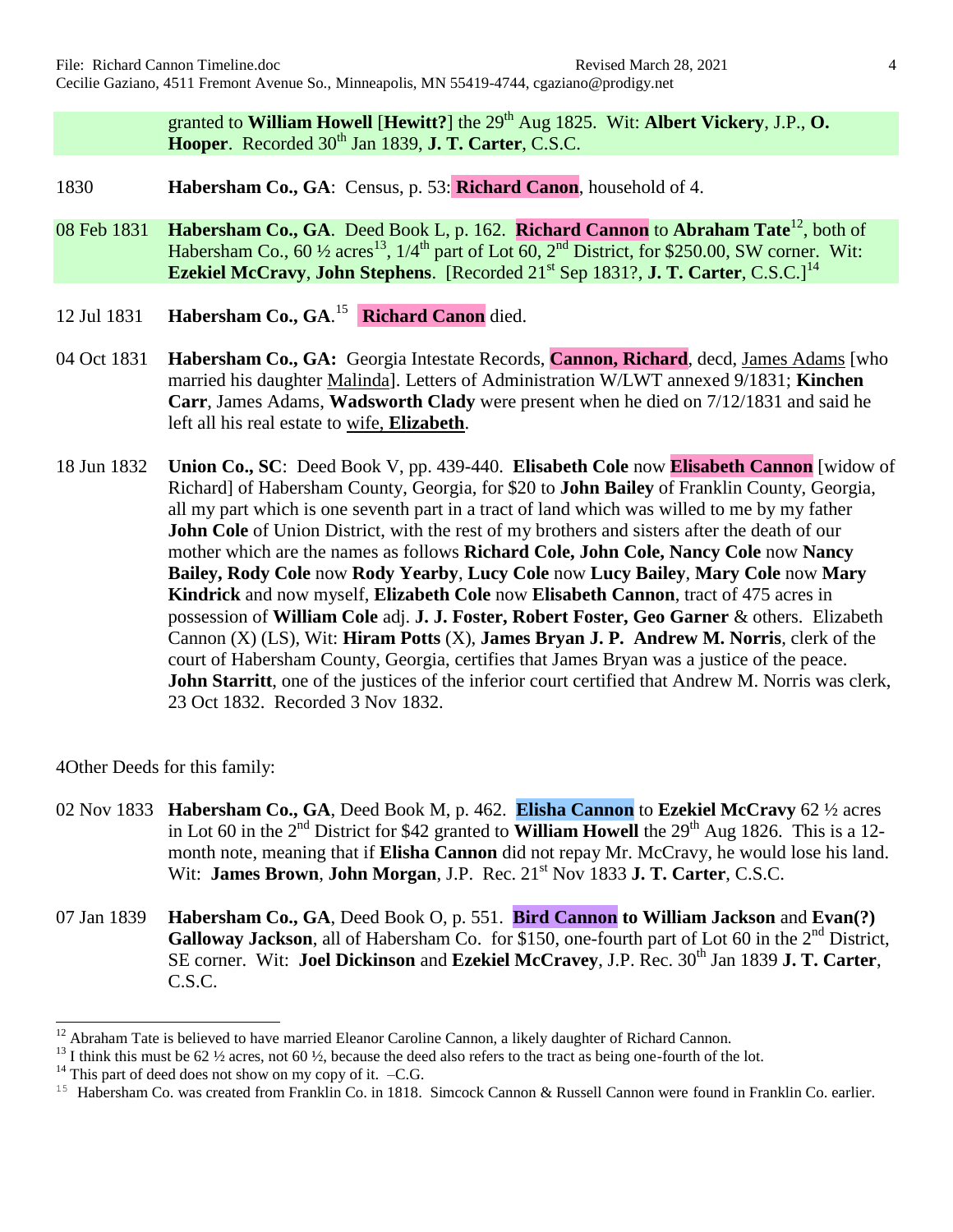01 Sep 1840 **Habersham Co., GA**, Deed Book P, p. 217. Sheriff seized land from **Elisha Cannon** in Lot 60 of the 2<sup>nd</sup> District. This document was damaged by water and is very hard to read.

Elizabeth Cole Cannon's father's will:

## 02 Sep 1799 **Recorded in Union Co.,** SC. John Cole bequeathed:

Son, Richard Cole, 150 acres bought from John Weinman on the Reedy branch Dau, Lucy Baley, 50 acres of the same tract Wife Mary, his "lands, 2 negroes, David and Judith, livestock, tools, furniture, the rest divided among Richard, John, Elizabeth Cannon Mary Hendric [Note: this is Kindrick in Elizabeth's 1832 deed, above] Nancey Baley Lucey Baley Rhoda Yerbey.

Executrix, Wife Mary Executor, Son Richard.

## Wit: **James Fowler, Joseph Walker, Sarah Baley**